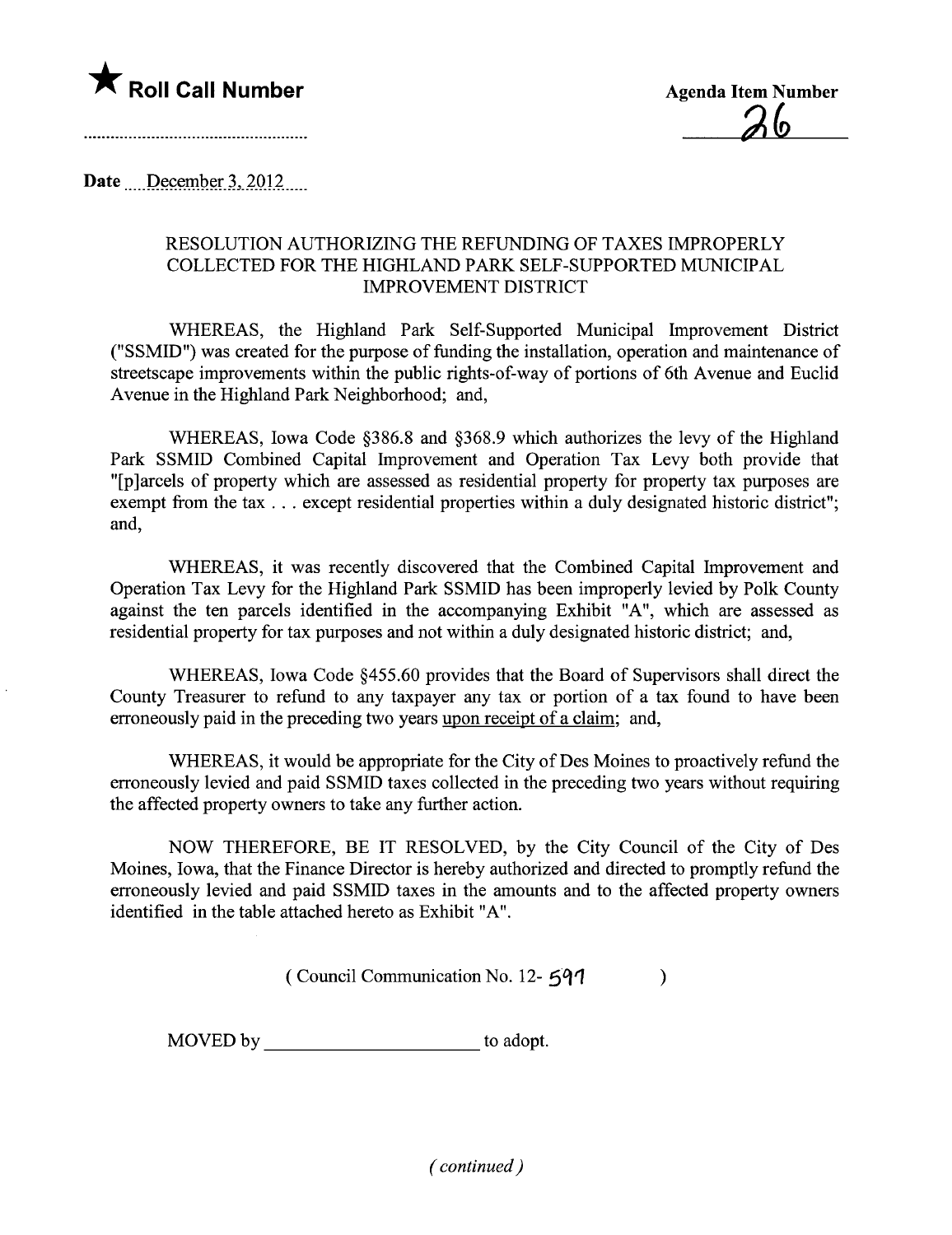

 $\Delta\omega$ 

Date  $\_\$ December 3, 2012....

FORM APPROVED:

Roger K. Brown

Assistant City Attorney<br>C:\Rog\Eco Dev\SSMIDs\Highland Park\RC 12-12-03 Approve Refund.doc

Exhibits:

"A" - Summary of taxes erroneously levied and paid

"1" - Map of the Highland Park SSMID

| <b>COUNCIL ACTION</b> | <b>YEAS</b> | <b>NAYS</b> | <b>PASS</b> | <b>ABSENT</b>   | <b>CERTIFICATE</b>                                                                                                                                     |  |  |  |  |
|-----------------------|-------------|-------------|-------------|-----------------|--------------------------------------------------------------------------------------------------------------------------------------------------------|--|--|--|--|
| <b>COWNIE</b>         |             |             |             |                 |                                                                                                                                                        |  |  |  |  |
| <b>COLEMAN</b>        |             |             |             |                 | I, DIANE RAUH, City Clerk of said City hereby                                                                                                          |  |  |  |  |
| <b>GRIESS</b>         |             |             |             |                 | certify that at a meeting of the City Council of<br>said City of Des Moines, held on the above date,<br>among other proceedings the above was adopted. |  |  |  |  |
| <b>HENSLEY</b>        |             |             |             |                 |                                                                                                                                                        |  |  |  |  |
| <b>MAHAFFEY</b>       |             |             |             |                 |                                                                                                                                                        |  |  |  |  |
| <b>MEYER</b>          |             |             |             |                 | IN WITNESS WHEREOF, I have hereunto set my                                                                                                             |  |  |  |  |
| <b>MOORE</b>          |             |             |             |                 | hand and affixed my seal the day and year first<br>above written.                                                                                      |  |  |  |  |
| <b>TOTAL</b>          |             |             |             |                 |                                                                                                                                                        |  |  |  |  |
| <b>MOTION CARRIED</b> |             |             |             | <b>APPROVED</b> |                                                                                                                                                        |  |  |  |  |
|                       |             |             |             |                 |                                                                                                                                                        |  |  |  |  |
|                       |             |             |             | Mavor           | City Cl                                                                                                                                                |  |  |  |  |

Т

-2-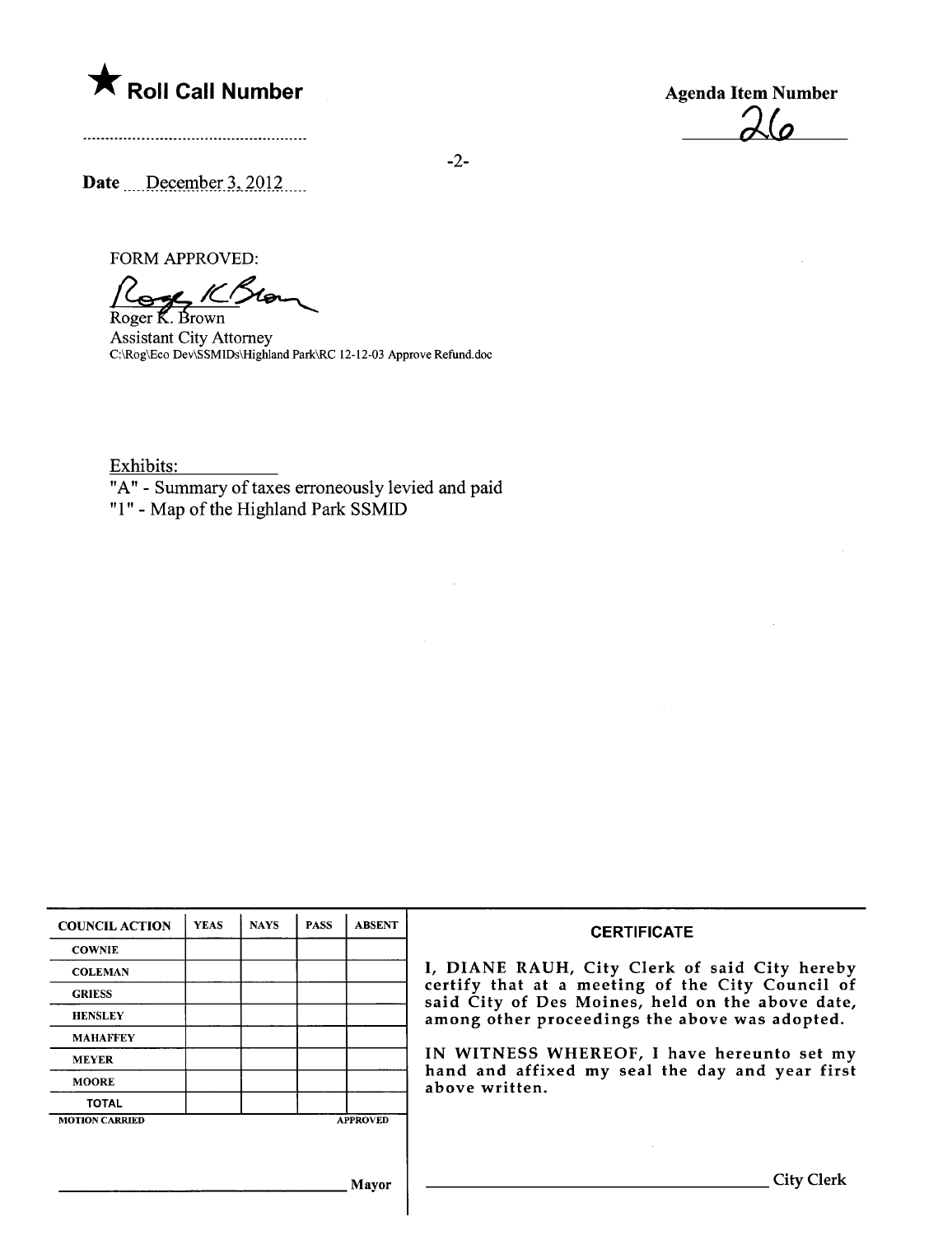## Exhibit "A"

Summary of taxes erroneously levied and paid by the owners of property within the Highland Park Self-Supported Municipal Improvement District

| Property<br><b>Address</b>  | <b>Owners</b>                                        | Dates of<br>Ownership (if<br>ownership<br>changed after<br>Jan 1, 2010) | District/Parcel<br>No. | <b>Refund Due</b> |
|-----------------------------|------------------------------------------------------|-------------------------------------------------------------------------|------------------------|-------------------|
| 3830 6TH AVE                | <b>NORTHTOWN</b><br>COOP HOUSING<br><b>ASSOC</b>     |                                                                         | 07000058001000         | \$1,940           |
| 3816 6TH AVE                | OH-CAR-LTD                                           |                                                                         | 07000061000000         | \$170             |
| 3808 6TH AVE                | <b>NORTHTOWN</b><br>COOP HOUSING<br><b>ASSOC</b>     |                                                                         | 07000063001000         | \$913             |
| 3819 6TH AVE                | Mark R. KNOX                                         |                                                                         | 07001775000000         | \$133             |
| 计算 计综合字段<br>3825 6TH AVE    | <b>ROBERT</b> and<br><b>PAULA</b><br><b>ROBINSON</b> | 9-26-2011 to<br>present                                                 | 07001777000000         | \$118             |
|                             | <b>VALLEY BANK</b>                                   | 1-1-2010 to<br>9-21-2011                                                | ang Grie               | \$255             |
| 3831 6TH AVE                | <b>BBASIC, INC</b>                                   |                                                                         | 07001778000000         | \$199             |
| 3515 6TH AVE                | <b>HOANG HIEN THI</b><br>and SOPATH<br><b>KUN</b>    | 4-4-2011 to<br>present                                                  | 07002031000000         | \$102             |
|                             | OUY DA and PO<br>VAN                                 | 1-1-2010 to<br>4-4-2011                                                 |                        | \$101             |
| 3844 6TH AVE                | DANIEL R.<br><b>BURKLE</b>                           |                                                                         | 07003937000000         | \$126             |
| 3842 6TH AVE                | <b>CLARENCE LEE</b>                                  | 3-21-2012 to<br>present                                                 | 07003938001000         | \$13              |
|                             | <b>KESTREL</b><br>HOLDINGS, LLC                      | 1-1-2010 to<br>3-21-2012                                                |                        | \$111             |
| 1/2 alley w/o<br>an address | AMANDA G.<br><b>ELLYSON</b>                          |                                                                         | 07005311001000         | \$0               |
|                             | <b>TOTAL TO BE REFUNDED</b>                          | \$4,181                                                                 |                        |                   |

NOTE: Each of the properties above should have been exempt from the levy of the SSMID taxes levied in support of the Highland Park Self-Supported Municipal Improvement District because the parcels are assessed as residential property and not located within a duly designated historic district.